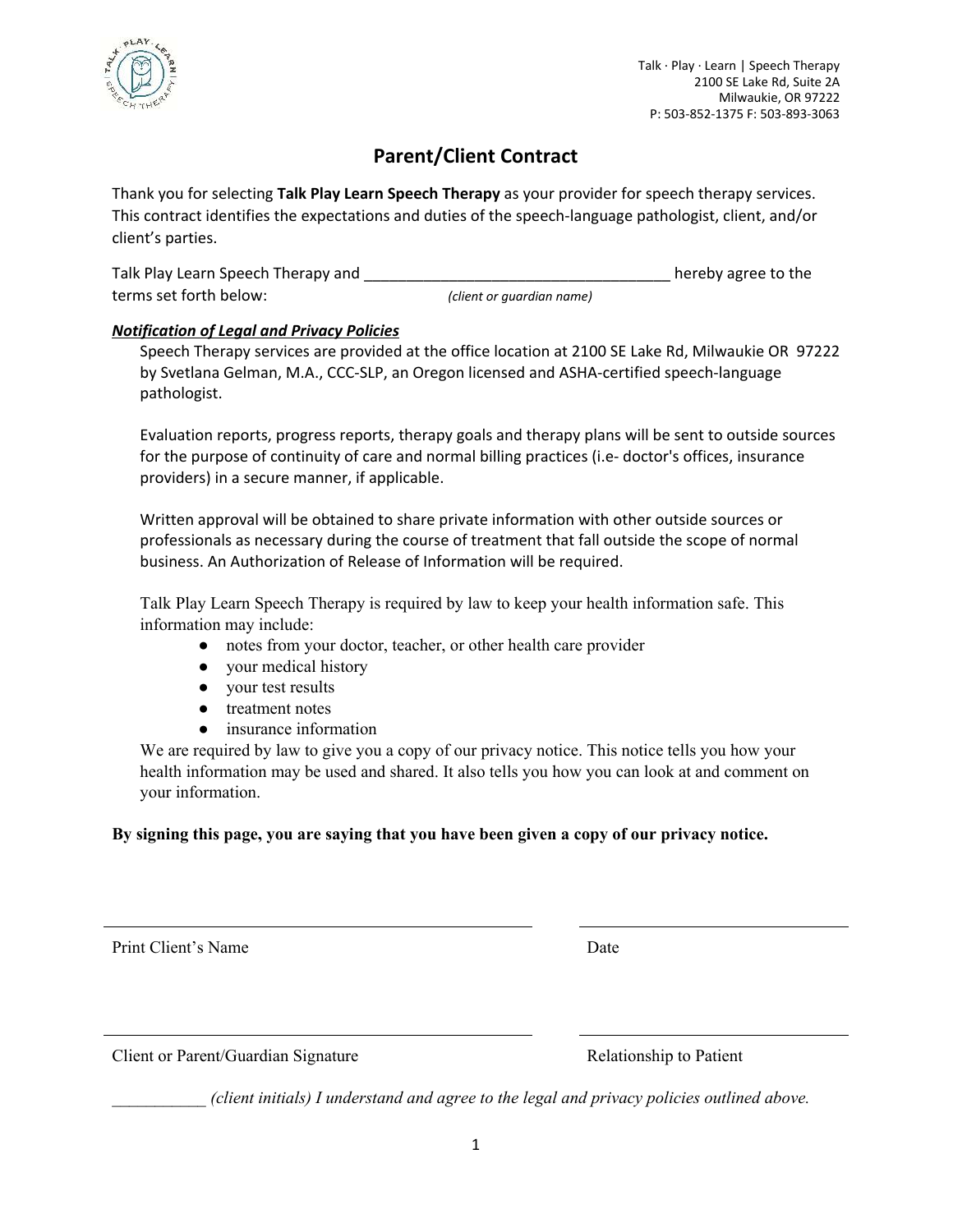## *Authorization for Treatment*

When providing speech language pathology services, health care laws require us to obtain authorization from the patient or parent/guardian to provide services. This authorization is your agreement to allow Talk Play Learn Speech Therapy and its employees to render care within our scope of practice.

I agree to allow Talk Play Learn Speech Therapy to provide speech-language pathology services for myself or my child/person in my care. In addition:

 $\Box$  I agree to attend scheduled therapy sessions (see attendance policy).

 $\Box$  I agree to participate in treatment, as appropriate.

 $\Box$  I understand that there may be work assigned for home practice. I agree to engage with home practice to help with treatment goals.

Print Client's/Child's Name Print Parent/Guardian's Name & Relationship to Client

Client/Guardian's Signature Date

## *Sessions*

An initial evaluation can be provided at the request of the client/client's parents; however, we are not required to conduct our own independent evaluation to establish a treatment plan in order to bill for our services.

- Parents can provide their child's school, hospital, and/or previous private practice evaluation report as a means of generating speech goals, if available.
- If the evaluation report is dated one or more years ago, the speech-language pathologist may recommend reevaluation to obtain an updated account of the client's ability level.
- **● An updated evaluation is needed to establish goals and provide therapy.**

Speech Therapy services will be provided based on goals agreed upon by both parties in order to best serve your child. Goals can be established through one or more of the following means: administered evaluations/reports; outside evaluations/reports; observations; and parent requests.

**In order to ensure the safety of your child during his/her therapy session, it is important that an adult be present during the session.** Parents are welcome to observe therapy sessions or to be active participants in therapy as is deemed most appropriate.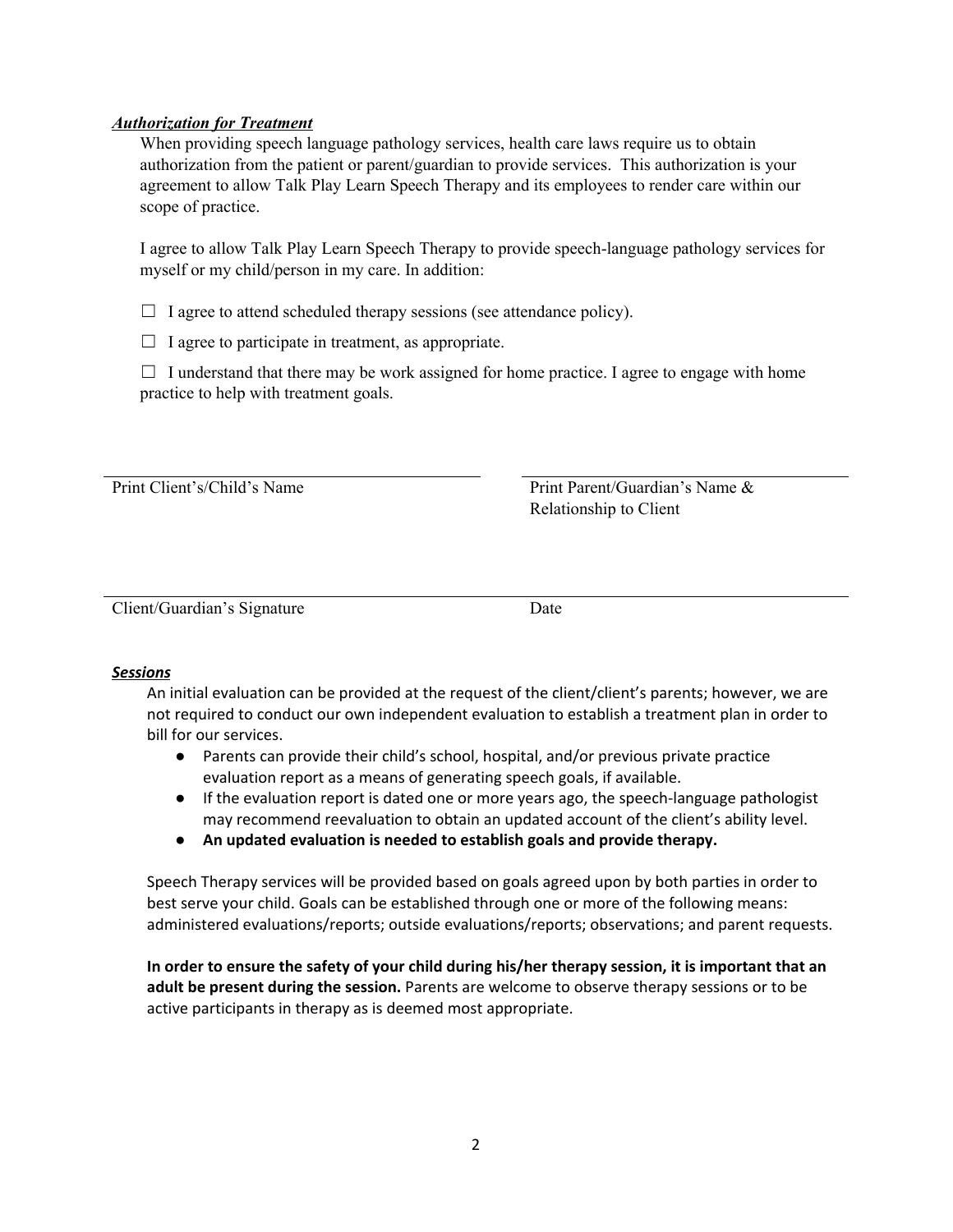Session structure:

- sessions are 45 minutes in length.
- **●** first 5 minutes used to review homework and generally check in with family and child;
- **●** work on goals directly, with family member(s) participating or observing;
- **●** last 5-10 minutes used for clean-up/transition and to review skills/strategies the family should work on with the child until the next session.
- **●** Suggestions for carryover activities for families will be provided at the time of the session, or electronically at a later time.
- **● Parent involvement in sessions and between sessions is crucial for the child's progress, as children spend most of their time with their parents, not with their therapists.**

#### *Progress reporting*

Goals for speech therapy will be formed based on initial evaluation results, which includes parent input.

As treatment begins, a Plan of Care will be provided to client/parent/guardian as applicable. A POC will include some information about current skills, as well as goals for therapy.

Approximately every 3 months or after 10-12 sessions, a progress report will be provided with information about the child's goals, progress toward those goals, and recommendations for next steps.

*\_\_\_\_\_\_\_\_\_\_\_ (client initials) I understand and agree to session and progress reporting policies outlined above.*

#### *Payment Policies*

#### *Usual and Customary Rates:*

Our practice is committed to providing the best treatment for our clients and we charge what is usual and customary for our area and for our services. You are responsible for payment regardless of any insurance company's arbitrary determination of usual and customary rates

#### *Insurance*

TPL Speech accepts insurance. Your insurance policy is a contract between you and your insurance carrier. TPL Speech is not responsible and cannot affect how your insurance carrier processes claims or what the patient portion of the bill is. You will be responsible for un-covered charges processed through your carrier that are not contractual write-offs. Please inquire about the insurance we accept as this list changes. Please make all co-payments at the time of service and payable to **Talk Play Learn Speech Therapy.** 

*Accepted Methods of Payment:* 

- Cash: Exact change required.
- Personal Check: Please make payable to **Talk Play Learn Speech Therapy**. o Returned check fee: \$35.
- Credit/Debit Cards: MasterCard, Visa, Discover, American Express or your HSA/FSA card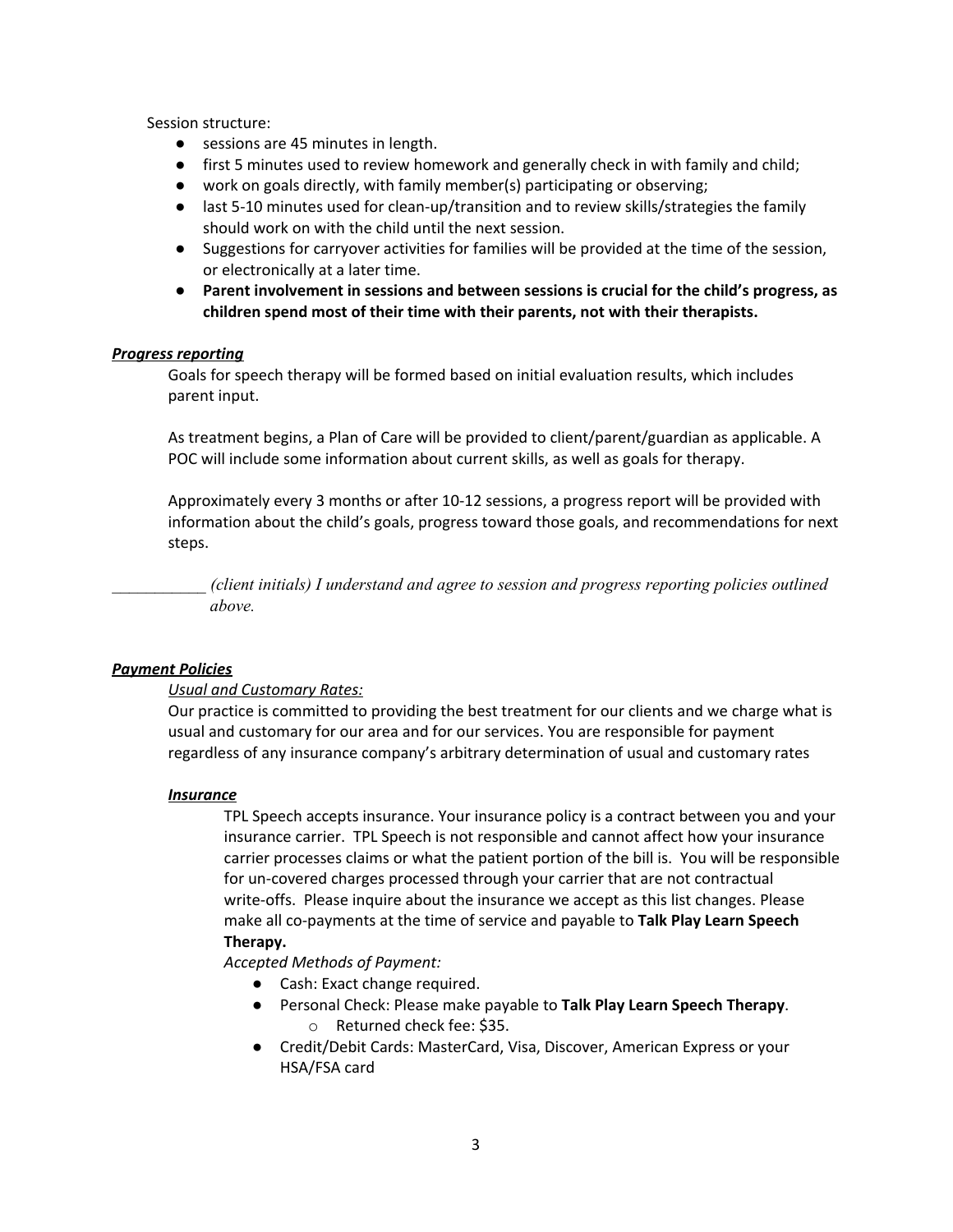#### *Private Pay*

Full payment is due to Talk Play Learn Speech Therapy at the time of service. Your insurance policy is a contract between you and your insurance company. Please be aware that some, and perhaps all, of the services provided by TPL Speech Therapy may be non-covered services and not considered reasonable, customary and/or medically necessary under your medical insurance plan. You may seek reimbursement for these services directly from your insurance company. If you are unsure about the process for filing a claim, we recommend that you call the customer service number on the back of your insurance ID card.

Speech-language services provided by Talk Play Learn Speech Therapy will be considered out-of-network by your insurance company. We will provide you with all information requested from the insurance company, including diagnosis codes and treatment plans. **We are not responsible for any charges your insurance company considers to be in excess of reasonable or customary fees as well as those considered medically unnecessary.**

By the execution hereof, the undersigned acknowledges his/her/their responsibility to pay any amounts not paid or reimbursed by insurance other than contractual write-offs. The undersigned specifically accepts all financial responsibility for all services provided to the herein named client by Talk Play Learn Speech Therapy and understands that regardless of what the insurance company agrees to pay, the undersigned will be responsible for the balance. Said balance will be paid without regard to the status of processing by the insurance carrier.

#### *Billing*

**Sessions are billed monthly for the upcoming month.** For example, if your child will be seen once per week for 45 minutes, the monthly (four week) bill will include 4 sessions of therapy. Some months your child will be seen for 5 weeks, and you will be billed accordingly. Your monthly bill should be paid **no later than the 1st of the month or before the first session in the month**. If your payment is not received before the first session in the month, services will cease until payment is received.

*Other Billed services:* TPL Speech offers additional services, including screenings, evaluation, and attending parent-teacher conferences or other team meetings for your child. These services will be billed in addition to the therapy session charges at the hourly rate or as stated in Fee Schedule below.

*Past Due Accounts:* Please make timely payments to your account to ensure continuation of services for your child. In the event that an account becomes past due (i.e., not paid by the first session of the month), your child's speech-language services will cease until payment is received.

*(client signature) I understand and agree to the payment policy outlined above and consent to the billing of my insurance for services rendered.*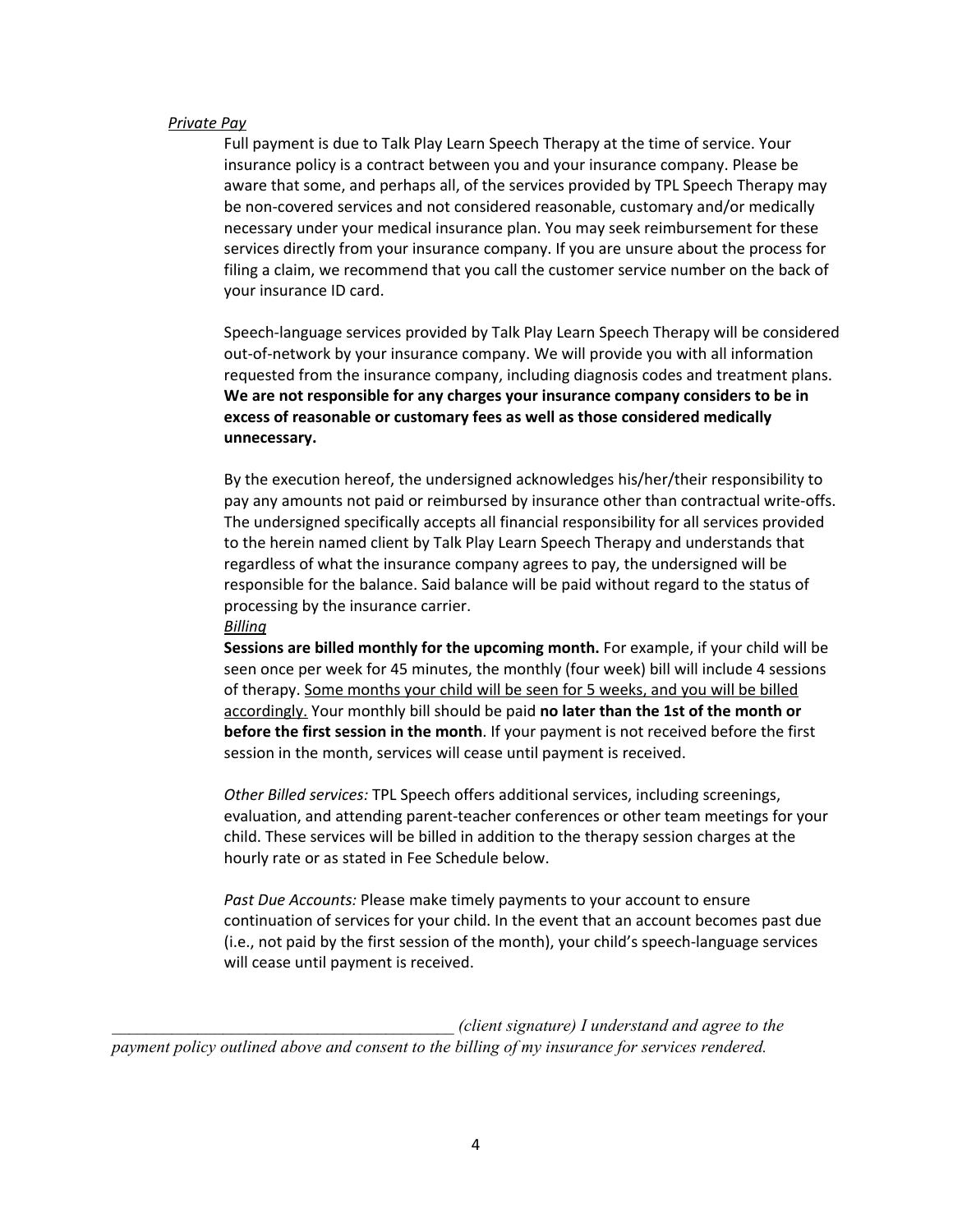| <b>Fee Schedule (Cost for Services)</b> |  |  |
|-----------------------------------------|--|--|
|-----------------------------------------|--|--|

| <b>Service</b>                                                                                                                                                                                                                                                                                                      | Cost                                                                                   |  |  |
|---------------------------------------------------------------------------------------------------------------------------------------------------------------------------------------------------------------------------------------------------------------------------------------------------------------------|----------------------------------------------------------------------------------------|--|--|
| <b>Evaluation Services</b>                                                                                                                                                                                                                                                                                          |                                                                                        |  |  |
| Stuttering/Fluency Evaluation (92521) - Includes consultation with parent and file review,<br>30-45 minutes of direct contact, approximately 1-1.5 hours of analysis and interpretation<br>and includes a thorough report.                                                                                          | \$250                                                                                  |  |  |
| Articulation/Phonology Evaluation (92522) - Includes consultation with parent and file<br>review, 30-45 minutes of direct contact, approximately 1-1.5 hours of analysis and<br>interpretation and includes a thorough report.                                                                                      | \$250                                                                                  |  |  |
| Comprehensive Speech-Language Evaluation (92523) - Includes consultation with parent<br>and file review, 1-2 hours of direct contact, possibly over 2 sessions, followed by<br>approximately 2-3 hours of analysis and interpretation and includes a thorough report.                                               | \$350                                                                                  |  |  |
| * All testing can also be completed in Russian, with an English-language report provided.                                                                                                                                                                                                                           |                                                                                        |  |  |
| <b>Therapy Services</b>                                                                                                                                                                                                                                                                                             |                                                                                        |  |  |
| Individual Speech Therapy Session (92507) – Sessions are 45 minutes in length. Pricing is<br>inclusive of preparation time, resources/materials made for your child's therapy, record<br>keeping, home programming, quarterly progress reports, and consultation with other<br>professionals to coordinate therapy. | \$110<br>*10% discount<br>available for payments<br>at or ahead of time of<br>service. |  |  |
| <b>Other</b>                                                                                                                                                                                                                                                                                                        |                                                                                        |  |  |
| Progress/team meetings outside of treatment time at the discretion of the Talk Play Learn<br>Speech Therapy therapist. Billed in 15 min increments to include travel time from office to<br>meeting location. (not billable to insurance) (Billed in 15 minute increments.)                                         | \$110/hour                                                                             |  |  |
| Travel time for progress/team meetings.<br>(not billable to insurance) (Billed in 15 minute increments.)                                                                                                                                                                                                            | \$80/hour                                                                              |  |  |

*\_\_\_\_\_\_\_\_\_\_\_ (client initials) I understand and agree to the fee schedule outlined above. I also understand that the fee schedule may change at the discretion of the provider and that I will be given at least 30 days' notice regarding any changes.*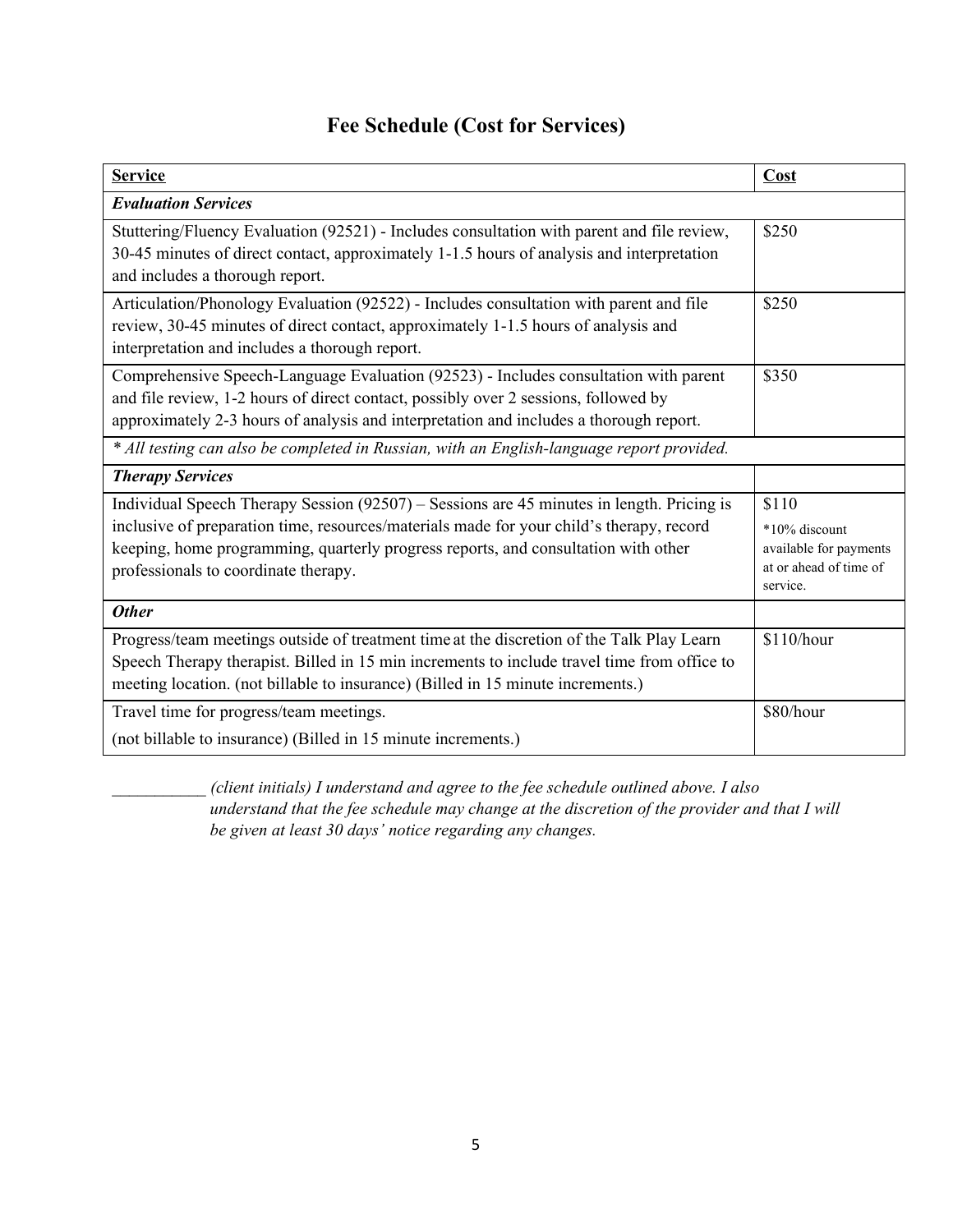# *Attendance Policy:*

Talk Play Learn Speech Therapy wants to provide the best possible services to all clients. We will do our best to schedule appointments that meet your needs. Regular attendance is important to you/your child's success. It is also important to mutually respect one another's time. We ask that you follow the attendance policies outlined below:

- *Cancellations/Missed appointments:*
	- o Please call or text me at least 24 hours in advance to cancel/reschedule your appointment and we will schedule a make-up at a time convenient to both client and provider. I am often able to offer make-ups on Mondays.
	- $\circ$  If you do not give 24 hours' notice and miss your session, a make-up may not be available, and you will be charged a \$40 late cancellation fee. **This fee will not be billable to insurance and you will be responsible for payment.** We understand that sometimes emergencies happen. All clients will be allowed 1 (one) free cancellation in a 3-month treatment period.
	- $\circ$  If you cancel or do not attend two sessions in a row, services will be put on hold until scheduling problems can be resolved.
	- o **If you need to take a break, your appointment slot will be held for you for up to 3 weeks.** After 3 weeks, the slot will be released and you will need to re-establish at a different time if it is no longer available.
- *Late for Appointments*: If you/your child arrive late to an appointment, the session will end at the regular time. Please call or text if you are running late. If you are 20 or more minutes late for your appointment, I reserve the right to cancel the appointment and consider it a missed appointment (see policy for missed appointments above).
- *Clinician Cancellations*: If I am not able to attend your appointment, you will be contacted as soon as possible. Please keep us updated with your most current contact information. Every effort will be made to reschedule your appointment in a timely manner.
- *Inclement Weather*: During the school year, I will generally follow along with North Clackamas recommendations. However, please check in with us by phone (call or text) regarding your specific appointment. For example, even if the roads are icy in the morning, if the forecast is for clear roads in the afternoon, your appointment may not need to be cancelled. **If the decision will be made to close the office for the day, you will receive a cancellation text that morning.**
- *Discontinuation of Services*: Please provide 14 days advance notice if you choose to discontinue services or you wish to put services on hold. If you are not able to provide adequate notice, you may be billed for sessions as a missed appointment.
- *Therapist Summer Vacation*: During the summer there will be up to three (3) weeks when no sessions will be scheduled, no make-ups will be offered, and you will not be charged any fees. Advanced warning will be given for this leave and alternative options will be given if available.
- To make changes to your appointment, please call or text (503) 852-1375

*(client initials) I understand and agree to the attendance policy outlined above.*